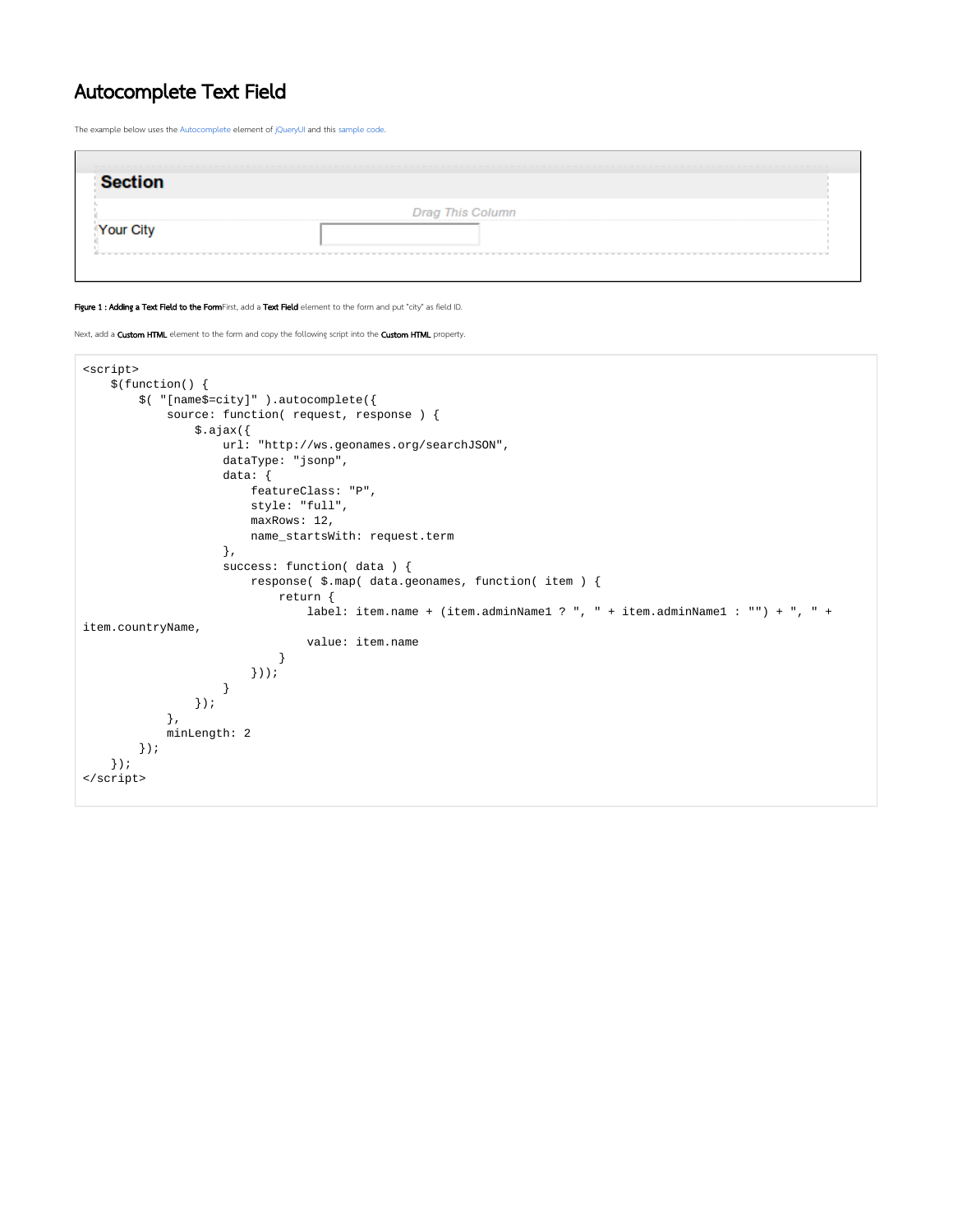| <u>i iahaina:</u><br>Form pr | <b>Property Editor</b>              |                    | [close] |
|------------------------------|-------------------------------------|--------------------|---------|
| <b>Section</b>               | <b>Edit Custom HTML</b>             |                    |         |
|                              | Edit Custom HTML > Choose Validator |                    |         |
| Your City                    | ID*                                 | field <sub>2</sub> |         |
|                              | Label                               |                    |         |
| <b>ADVANCED</b>              | <b>Custom HTML</b>                  | <script></script>  |         |

## Figure 2 : Adding a Custom HTML Script to the Form

1. By default, the js library file of jQuery and jQueryUI is included in the Joget form. 2. The "city" in "[name\$=city]" in the code must be the same with that in your Field ID.

After adding the script, click on Preview in Form Builder. Type "kua"; the text field will appear like this:

| <b>Section</b> |                                                                                                                                                                                                                                                                                                                                                             |
|----------------|-------------------------------------------------------------------------------------------------------------------------------------------------------------------------------------------------------------------------------------------------------------------------------------------------------------------------------------------------------------|
| Your City      | kua<br>· Kuantan, Pahang, Malaysia<br>· Kua, Miranda, Venezuela<br>• Kua, South Gyeongsang, South Korea<br>• Kua, Benin<br>• Kua, New Caledonia<br>• Kua, Benue State, Nigeria<br>• Kua, Chimbu, Papua New Guinea<br>• Kua, Bong, Liberia<br>• Kua, Nigeria<br>• Kua, Uttar Pradesh, India<br>• Kua, Uttar Pradesh, India<br>• Kua, Calabarzon, Philippines |

Figure 3 : Preview and Check Autocomplete Field A preview and check on the Autocomplete text field showed that it is working, although it looked a little unpleasant. Adding the following CSS to the Custom HTML improved the way the Autocomplete text field looked.